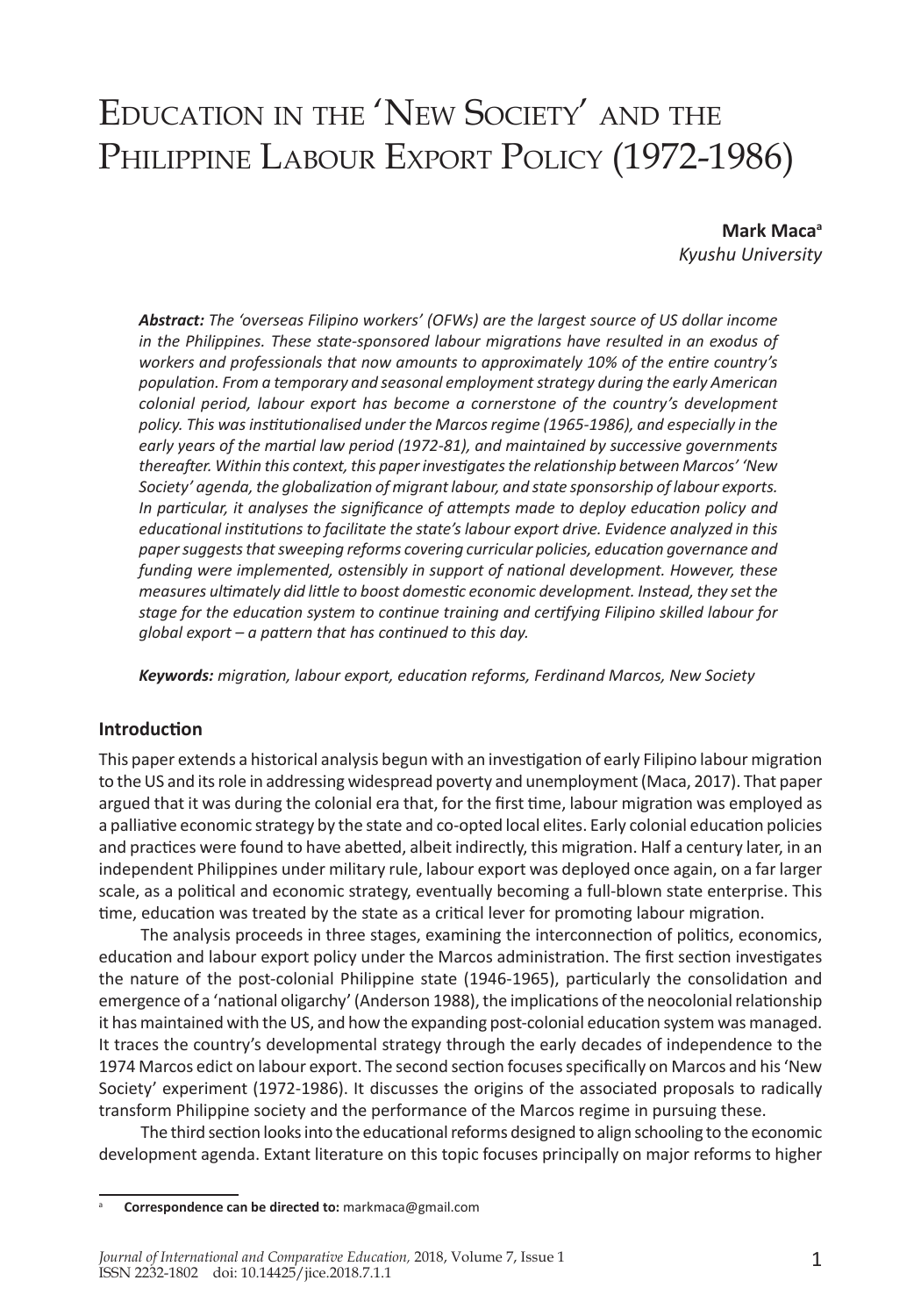education – i.e. post-secondary streaming, expansion of public higher education – and has mostly been conducted from a narrowly functionalist human capital perspective (cf. Alba, 1979; Dubsky, 1993; Gonzalez, 1989,1992). I argue here, however, that under the New Society scheme, the whole education system was subjected to sweeping reforms that need to be understood in the context both of the regime's attempt to maintain political control, and of its relationships with foreign agencies and creditors. These reforms extended to curricular policies (civics and history education, technicalvocational education expansion, bilingual education), governance in higher education (*laissez faire*  and decentralised) and funding (foreign loan-funded).

## **The Post-Colonial Philippines (1946-1965)**

## *The US-Philippines Neo-Colonial Relationship*

The post-American colonial Philippines has retained the structural features of the pre-war Philippines: a landed elite class, a semi-feudal land tenure system, and a heavy reliance on agricultural production for export (de Dios and Hutchcroft, 2003; Litonjua, 1994). Post-independence governments before Marcos also pursued development strategies dictated by the neocolonial relationship with the US, inaugurated with the ratification of two major treaties in 1946 – the Military Bases Agreement and Philippine Trade Act– as preconditions for the release of 260 million US dollars (USD) in rehabilitation funds (Abinales and Amoroso, 2005; Constantino and Constantino, 1978 ). The trade act established a lopsided 'tariff-free' trading arrangement that privileged American exports as well as some agricultural imports from the former colony. The most controversial provision involved the granting of "parity" to Americans and Filipinos in rights to property in land, natural resource exploitation, and other commercial ventures. Whilst hosting the US bases provided additional state revenue, technology transfer and other benefits for the Philippine military, this policy attracted domestic criticism for entangling the country in Cold War geopolitics.

## *Post-War Economy and Development Strategy*

Aside from ensuring the economic and military dependence of their former colony Litonjua, 1994), the Americans had also effectively rehabilitated most pre-war power brokers by suppressing the issue of wartime collaboration (Constantino, 1975). But Anderson (1988) has suggested that family business interests in the Philippines were related to MacArthur's reluctance to break up the feudal system of land tenureship there, in contrast to the reforms introduced at American instigation in post-war Korea, Taiwan and Japan itself (where MacArthur headed the occupation authorities). This coincided with the consolidation of a 'national oligarchy' (ibid), as provincial elites congregating in newly developed gated villages in Metro Manila, some taking their places as elected officials following the reestablishment of the Philippine Congress. Anderson dubbed the post-independence, decades prior to the Marcos era as the heyday of 'cacique democracy',<sup>1</sup> when ruling dynasties manipulated state institutions to expand and or create new monopolies as they diversified from agriculture into urban real estate, hotels, utilities, insurance, the mass media, and so forth (Anderson, 1988 p.16)

Nevertheless, the Philippines became Asia's second biggest economy next to Japan from the late 1940s until the 1960s, partly because of favorable trade relations with the US and aid inflows linked to the Military bases Agreement of 1946 (Constantino, 1975). But with landholdings largely retained by oligarchical families, and a post-war economic strategy focused on exporting plantation crops tying the economy to the US, the country's commercial position remained fragile. The 1949 crisis triggered by the increasingly negative balance of trade with the US resulted to import and foreign exchange controls that lasted until the early 1960s (Dolan, 1993). This turn in policy helped to jumpstart manufacturing industry, which grew from 10.7 percent of GDP in 1948 to 17.9% in 1960 (de Dios and Hutchcroft, 2003), making it the flagship sector of the Philippine economy until the 1970s. But only a favoured segment of the cacique class who diversified into manufacturing from cash-crop production benefited from this short-lived increase in economic productivity.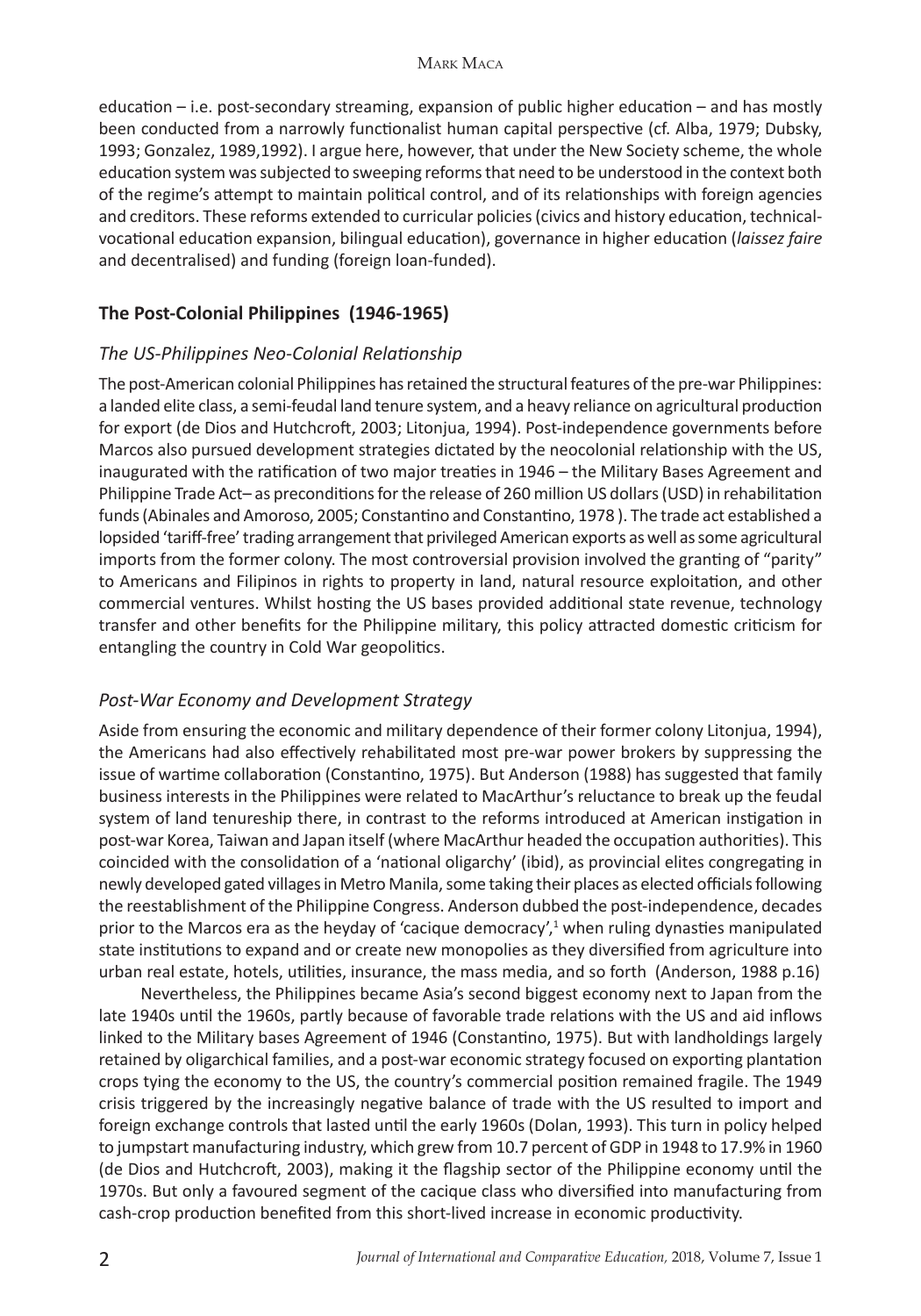#### *Educational Development*

A continuing dependency on the US and oligarchical control of the economy resulted in conflicting development strategies by a succession of pre-Marcos governments. The impact of this on the expansion of education, as elucidated below, was further compounded by chronic budget deficits associated with the growing public school sector. This hobbled the education system, making it difficult for the state to address increasing demand beyond elementary schooling. The task then fell to the private sector dominated by Catholic schools (now ultimately accountable to American rather than Spanish chapters), joined by newly arrived Protestant missionaries and a few enterprising returned pensionados from oligarchic families. The general absence of a centralized, state-directed educational expansion, along with a generally laissez-faire attitude towards the education sector, meant that the law of supply and demand prevailed as Gonzalez (1989) further noted. However, supply was actually controlled by the profit-seeking private institutions, which created programs designed to yield high return on minimal investment. The unhampered proliferation of programs in the liberal arts, education, and business courses evoked another wave of 'mass education' reminiscent of the early decades of American colonization, but this time in higher education.

In an earlier study, I discuss how the Philippine state, unlike those of the East Asian tigers, did not adopt a sequential approach to developing the system during the post-war period; in other words, tertiary education was rapidly expanded before elementary and secondary education had been universalized and subjected to rigorous standardisation (Maca and Morris, 2012). Carnoy (1974) viewed this pattern as problematic for a largely agriculture-based developing country like the Philippines,which had yet to achieve industrialization – generally seen as a prerequisite for the competitiveness of an emerging economy in the global capitalist system. With college education deemed as critical social capital by majority of Filipino families, the heightened demand reinforced the monopolistic behavior of the private education sector. The absence of government regulation and a conscious strategy to match manpower needs of new economic programs resulted to disastrous result of, paradoxically, overeducation in non-technical fields on one hand and continued lack of skilled technicians and engineers for the manufacturing industries.

This education-industry mismatch further deteriorated with the import substitution industry stagnating by the early 1960s. With the domestic labour market unable to absorb the products of an expanded higher education system, the 'graduate unemployment' phenomenon first noticed in India began to cause alarm (Gonzalez, 1989).The rapid growth of the private market for tertiary education was being blamed for the failure of the government to 'regulate' the sector. Table 1 below shows the rapid progress of privatization in the Philippine higher education system, making it one of the most highly privatized in the world (Gulosino, 2003). Marcos made a few attempts to reign over this sector as discussed below.

|      | Institutions |         |       | Enrollments * |        |         |       |
|------|--------------|---------|-------|---------------|--------|---------|-------|
| Year | Public       | Private | Total | % Private     | Public | Private | Total |
| 1946 | 5            | 498     | 503   | 99            |        | 45      | 46    |
| 1955 | 26           | 351     | 377   | 93            |        | 177     | 184   |
| 1965 | 26           | 440     | 466   | 94            | 59     | 468     | 527   |
| 1975 | 126          | 628     | 754   | 83            | 106    | 660     | 766   |
| 1985 | 319          | 838     | 1,157 | 72            | 230    | 1,274   | 1504  |

**Table 1. Tertiary School Enrollment by Public Versus Private Institutions, 1946-1985** 

Source: Data from Philippine Statistical Yearbooks and Philippine Securities and Exchange Commission adapted from Ruiz (2014) p. 101

\*Data for 1946 in 10,000 and from 1955-85 in 100,000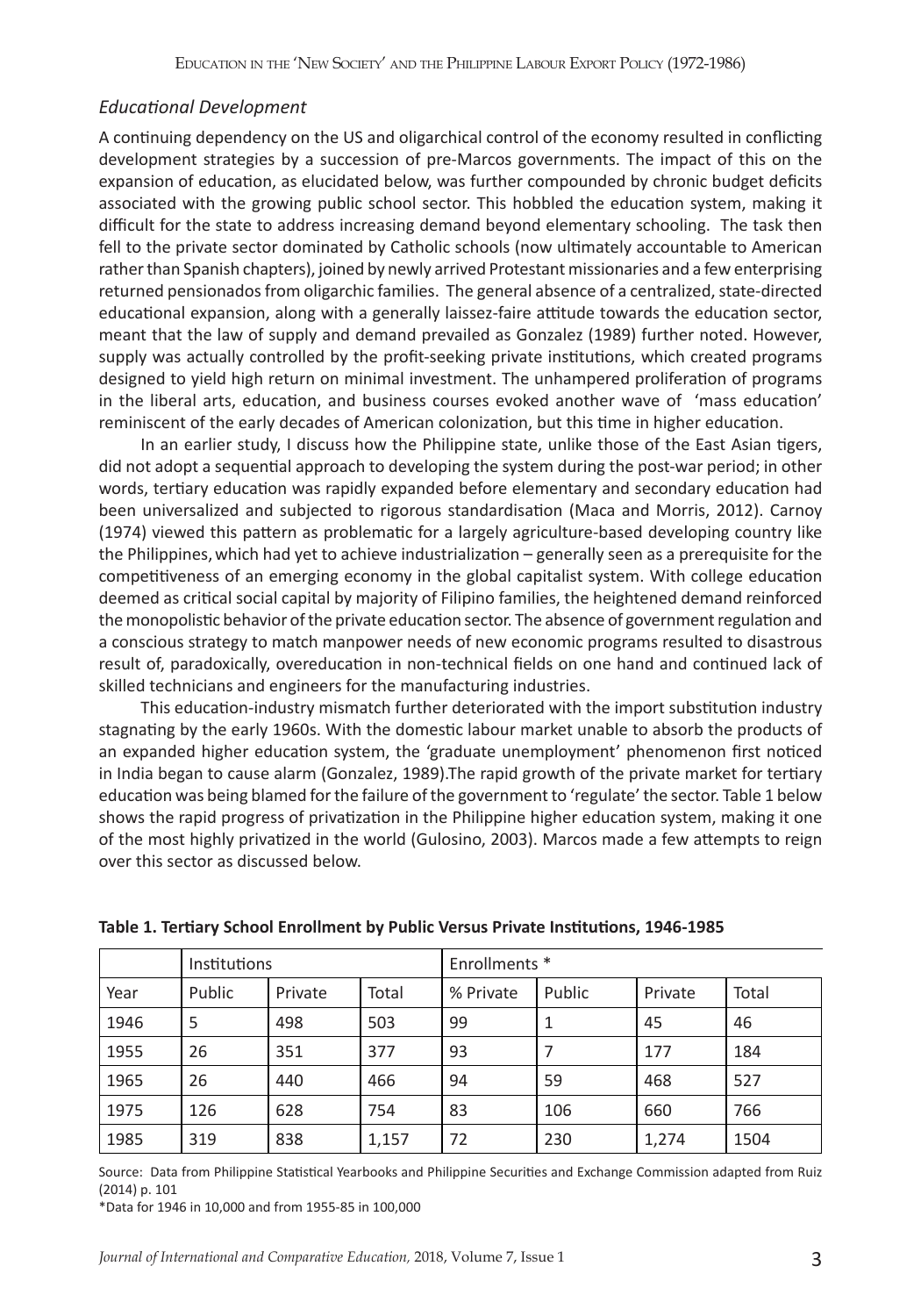#### *Marcos Government (1965-1986), 'New Society' Experiment (1972-1981)*

Ferdinand Marcos was the sixth post-independence president of the Philippines and the longestserving: from 1965 to 1986. First elected in 1965 and re-elected in 1969 amidst allegations of election irregularities (Wurfel, 1988), he declared martial law in 1972, a year before he was due to step down under the provisions of the 1935 Constitution, which banned presidents from standing for a third term. Marcos justified this move with reference to the 'communist threat', at a time when the movement's influence was spreading both in the countryside and in urban areas. Successive US governments accommodated his regime as a bulwark against the further spread of communism in Southeast Asia following the 'loss' of Vietnam and Cambodia. Having issued Proclamation 1081 on September 21, 1972, Marcos assumed dictatorial powers under a system of government he called "constitutional authoritarianism" (civilian government was notionally restored on January 17, 1981). Furthermore, throughout his 21 years in power, the Philippines was in practice ruled as a 'conjugal dictatorship' (Mijares, 1975/2017) due to the enormous influence of Marcos' wife Imelda over affairs of state – as elucidated below.

#### **The 'New Society' Programme**

Under his 'New Society' experiment, Marcos sought to implement a coherent economic development strategy without the complexities of democratic institutions of the old political structure. He overhauled the bureaucracy, introduced tax and budget reforms (including foreign borrowing) and institutionalized long-term economic planning which resulted in the crafting of the 1972 -82 Philippine National Development Plan. A national survey of education by the Presidential Commission to Survey Philippine Education (PCSPE) was also conducted in1970 resulting to the formulation of the first 10-year Education Development Plan in 1972, highlighting human capital formation and manpower development as key objectives.

Most Filipinos welcomed the early years of the New Society and Marcos' military rule due to subsequent improvements in peace and order, cleanliness and the generally more disciplined behavior of the people (Bello, 2009). Massive beautification and greening projects undertaken by Imelda Marcos in her role as Governor of Manila also contributed to an initial optimism regarding the promised changes under the New Society program. However, unlike its Asian counterparts (particularly South Korea, Taiwan, Singapore and even Indonesia), the Philippines' pivot towards authoritarianism was not associated with the creation of a strong foundation for sustained economic growth but rather degenerated into blatant kleptocracy by the ruling family and their associates. In the end, Marcos and his technocratic advisors did not really consider as models the 'developmentalist' forms of authoritarianism practiced in neighboring countries (Katayama, et al 2010), but perpetuated instead the patrimonial exercise of political power which has typified Filipino leaders since the American colonial era (Hutchcroft, 1991).

Perhaps one redeeming feature of the New Society era was the so-called 'golden age' of Filipino technocracy, which saw Marcos recruit into his government an array of talented individuals from academia, industry and the military (c.f. Tadem, 2012, 2014, 2015). As technocrats, they were regarded as professionals and experts in their fields, and more importantly, "apolitical" (Katayama et al 2010). Their main concern was to make sure that economic policies and development strategies they formulated were implemented, which during Marcos' rule involved battles on many fronts. During the martial law period, they were looked upon, particularly by the Philippine business community as well as by the country's major lending institutions – i.e. the International Monetary Fund (IMF) and the World Bank (IMF/World Bank) – as a bulwark against corruption, crony capitalism and patronage politics (Tadem, 2015). These technocrats were the post-independence or modern incarnations of the US *pensionados*. Like their colonial-era counterparts, most were also scions of the oligarchy, who had received education and training from US Ivy League universities through American scholarships.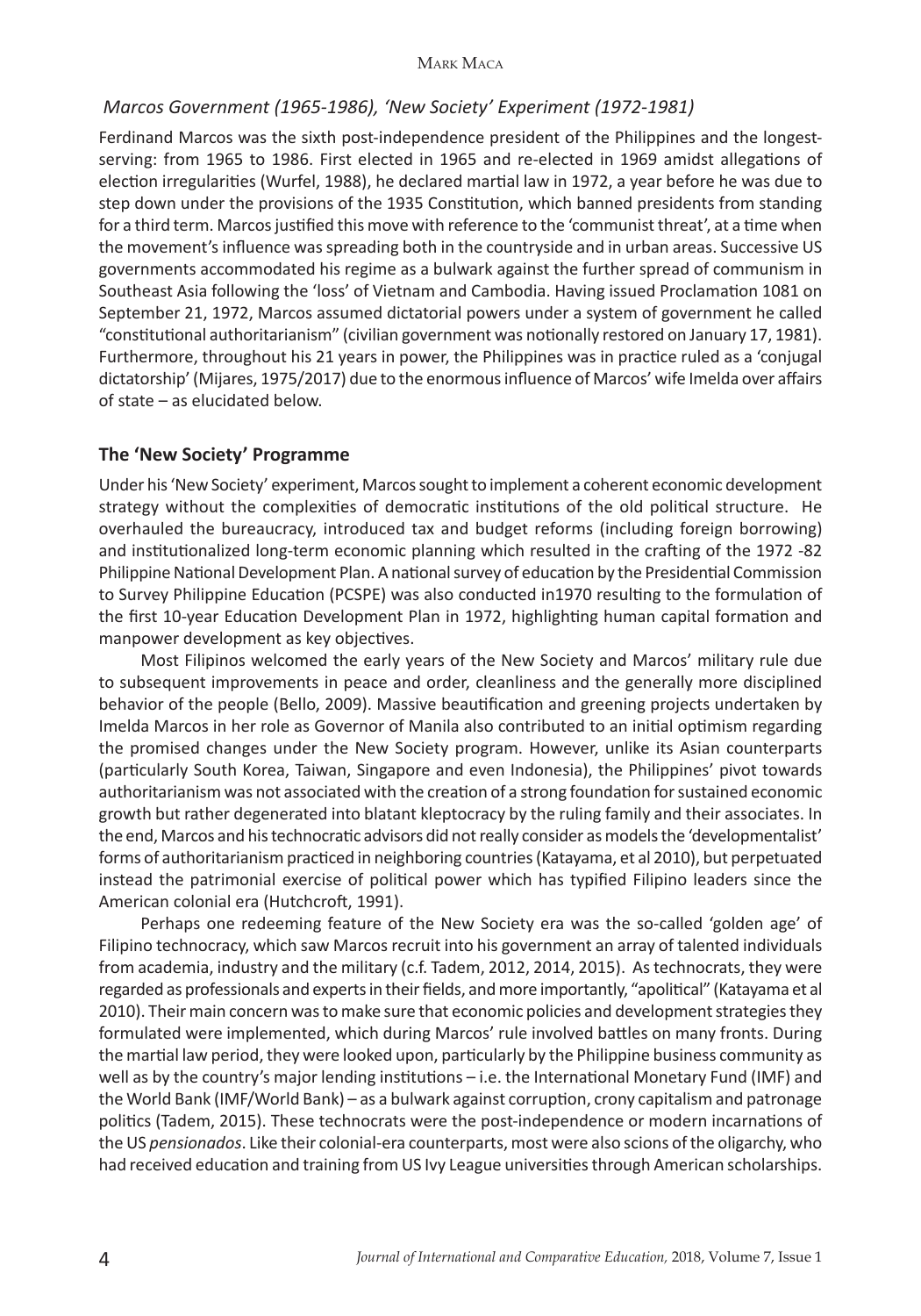#### *Labour Export as an 'Emergency' Development Strategy*

Officially, the labour export program was launched as a stop-gap measure to deal with domestic unemployment due to the inability of the local economy to provide for the 700,000 or so new entrants into the labour force every year. But privately, for Marcos and his technocrats, the program from the outset had an important political dimension. According to senior technocrat and former Prime Minister Cesar Virata, the voice of the educated, young, urban and unemployed population became a major problem for President Marcos (Sicat, 2014). This suggests that concerns to maintain political control and limit dissent informed the adoption of labour export as an economic strategy. As I have argued elsewhere, this can be seen as a revival and expansion of a strategy first employed by the American colonial state as a temporary remedy for political and socio-economic maladies during the early 20th century (Maca, 2017). In 1972, two years before the labour export policy was implemented, unemployment was highest among urban youth (50% of the unemployed were 20-24 years old and 30% 25-44 years old). The first stirrings of protest amongst these unemployed youth precipitated the so-called First Quarter Storm from January to March 1970, led by leftist groups and activists (Doronila, 1992). Labour export was thus in part a tactic calculated to stem or divert growing dissent by finding work for under-occupied urban youngsters.

The labour export pivot also benefited from favorable US immigration policies reminiscent of the early decades of American colonization. Almost a decade before the New Society initiative was launched, the U.S. Immigration and Nationality Act was passed in 1965 abolishing restrictions on particular nationalities (including Filipinos) and replaced it with a preference-based immigration policy focused on immigrants' skills and family ties with current U.S. citizens and permanent residents. Between 1965 and 1966 there was a near-doubling of annual Filipino immigration into the U.S. (from 3,130 to 6,093); by 1977, this number had climbed to more than 40,000.

The new Labour Code of the Philippines was officially signed into law on May 1, 1974. This sought both to reform labour policies to mitigate the worsening unemployment situation and to systematize the program for overseas employment of Filipino workers. It led to the creation of new state agencies to manage the labour export business, including the Overseas Employment Development Board (OEDB) and the National Seamen Board (NSB), later (1982) consolidated as the Philippine Overseas Employment Agency (POEA). POEA initially had the task of promoting, monitoring, and regulating overseas employment. In 1987, the organization's regulatory functions were expanded to include the licensing and monitoring of private recruitment agencies, market development, skills enhancement and testing, and accreditation of foreign employers (Asis, 1992). In the same year, the Welfare Fund for Overseas Workers was renamed the Overseas Workers Welfare Administration (OWWA). This administrative body was in charge of welfare issues facing workers and of providing support to their families and dependents. A variety of incentives were also simultaneously implemented to lower the cost of emigrating: tax was reduced, one-stop shops for processing travel papers were created, and customs duties were lifted. Finally, labour attaches (under the Foreign Affairs Ministry) and labour welfare officers (under the Labour and Employment Ministry) were deployed in Philippine embassies overseas.

The labour export program expanded exponentially. Within its first four years, the Overseas Employment Development Board had job orders from over 1,500 employers in the Middle East, Asia, and Europe. Figure 1 show how the number of OFWs increased from 3,694 in 1969 to 47,754 by 1976.

It also shows that even before the labour export policy formally began in 1974, a rapid rise of labour migration – managed by the private sector – was already well underway. By harnessing and institutionalizing this growing trend, the Marcos regime sought both to extract a surplus and gain relief from the social and political pressures caused by rising domestic unemployment. The government takeover and eventual monopoly of the sector meant additional fee revenues from prospective migrant workers – from documentation fees (i.e. birth certificates, police clearance, etc) to insurance and placement fees (some partly paid by foreign employers). The government further decreed that overseas Filipino workers (OFWs) could only remit their dollar earnings to families back home through government banks.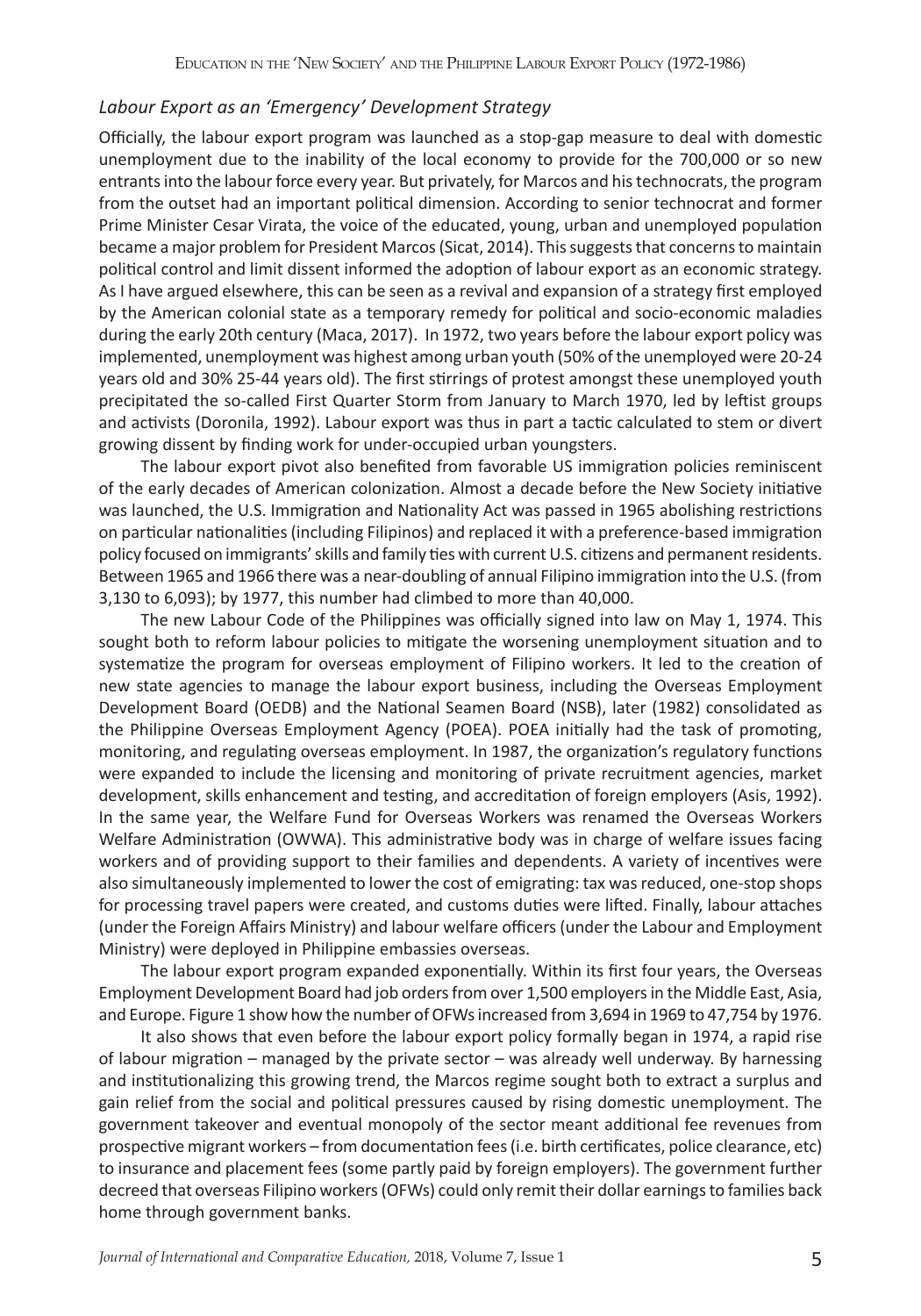

**Figure 1. Annual Deployment of Filipino Overseas Workers (1969-1989)**

Source: for 1969-1976 data, Ministry of Labor as cited in Abella (1979, p.8); for 1977 to 1989 data, POEA in Asis (2008, p. 80)

Whilst the bureaucracy was reorganized and new agencies were created to support labour export, educational support to the new state enterprise was indirect and nonspecific (based on the detailed reading of policies formulated on the same period).<sup>2</sup> To avoid unwarranted scrutiny on the new labour export policy, the Marcos regime avoided explicitly linking education to Filipino overseas work. Policy statements and political rhetoric seldom strayed far away from prevailing conservative orthodoxies on the role of education in Filipino society. Nevertheless, political solutions to lingering issues like language of instruction, regulation of private education, and expansion of technicalvocational education, among others were carried out. These became critical levers in the deployment of education in support of the labour export strategy as elucidated in the following sections.

# **Education Under the New Society**

One of the ostensible aims of Marcos' grand vision for the New Society was the pursuit of a more egalitarian social order of a kind that previous regimes, from the American colonial period onwards, had failed to establish. He criticized the prevailing orthodoxy that state provision of education to all citizens would, of itself, bring about benign social change – equalising opportunity and accelerating social mobility:

Almost a century ago, it was said in the Western world that there would be no need for a scheme of economic redistribution as long as an egalitarian educational system assures to rich and poor alike a competence in those things which are the riches of a human being - his learning, his skills, his opportunities in life! . . . But history unfolds itself in ways that defy the most confident of our assertions. Rather than as an equalizer in society the transmission of learning has often reinforced the inequalities of society. The pursuit of education can lead along paths that prove inimical to the realization of national government (Marcos 1974 in Manalang, 1977 p. 66).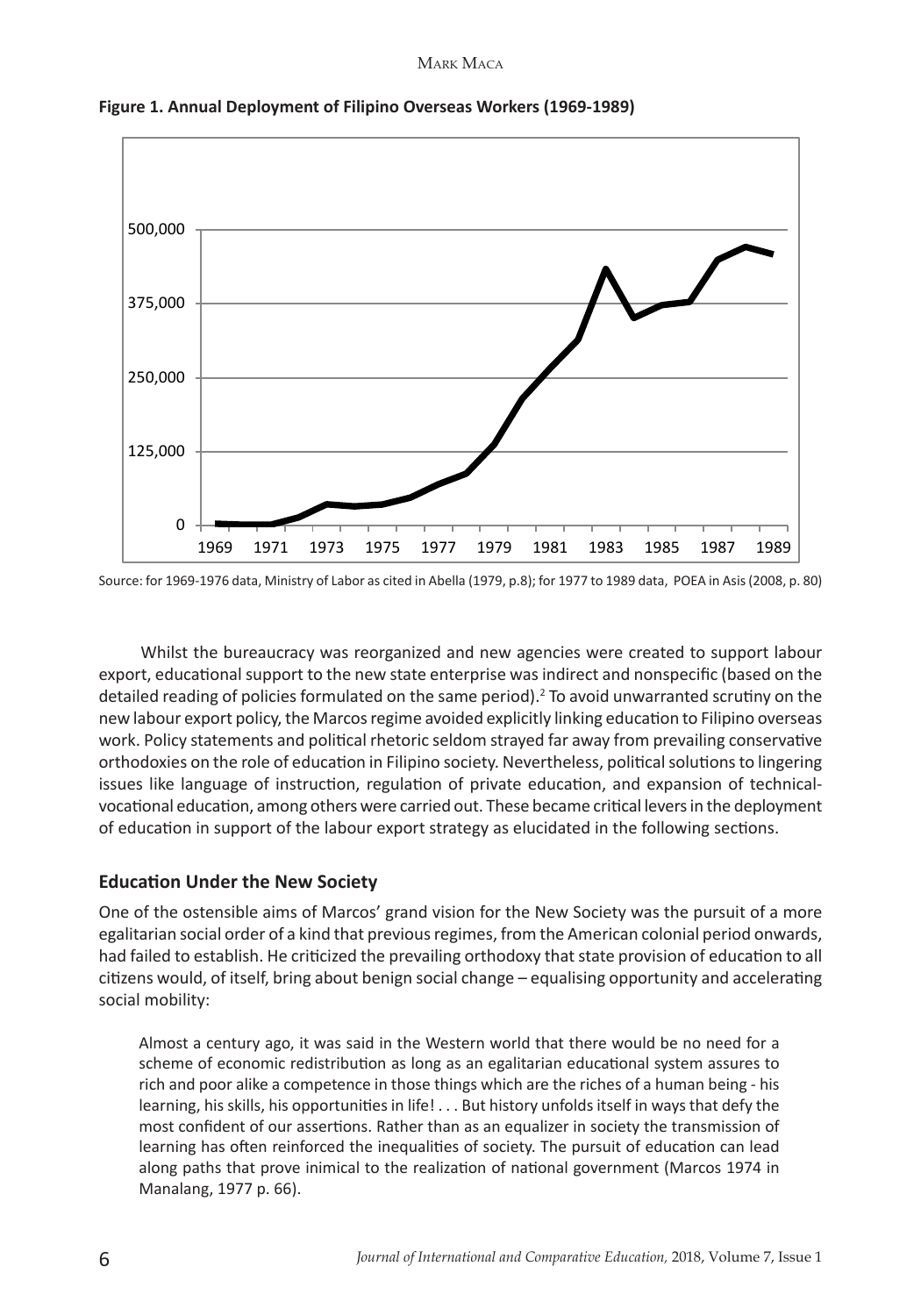This heralded a serious (and partly successful) attempt to align education and the political agenda under the auspices of the New Society experiment. Although there has been little recognition of Marcos as the only post-war Philippine leader strongly linking education to the country's development strategies (Maca and Morris, 2012), extant literature from education scholars (c.f. Manalang ,1977; Doronila, 1996 and Gonzalez, 1989) and recent publications about Marcos technocrats (e.g. Landingin, 2017 ; Sicat, 2014) highlight efforts by the regime to synchronize education reform with economic strategy. Three years before declaring martial law, Marcos created the PCSPE (as discussed in the preceding section) with the mandate to analyze the performance of the educational system and its relevance to development goals (PCSPSE, 1970). Marcos' efforts to overhaul the country's education system were the first substantial program of this kind since the establishment of the public school system by the Americans in 1899. According to one contemporary observer, he was guided by the "belief that the economic and social survival of development of the nation was dependent on education" (Clarke 1977, p.61).

The resulting PCSPE recommendations were immediately translated into programs and projects, with seed funding from multilateral agencies like the World Bank and the Asian Development Bank. Under martial law, the state had the opportunity to redirect, adjust, and experiment with education and manpower development policies (Ruiz, 2014). In 1972, directly under the Office of the President, Marcos created the Education Development Projects Implementation Task Force (EDPITAF) through Presidential Decree 6-A. This special office was mandated to coordinate and manage most of these foreign-funded education development projects as shown in the table below. The extent of the direct 'inputs' these lending institutions were given into the formulation of Marcos-era education programs and policies remains unclear.<sup>3</sup> However, recent studies of the elite group of US-educated Marcos technocrats argue that their reputations as foreign-trained 'experts' lent legitimacy to the Marcos regime while channeling ideas dominant within the World Bank and the International Monetary Fund (Katayama 2010; Tadem 2012, 2014, 2015).

| <b>World Bank</b>                                      | Years of implementation |  |  |
|--------------------------------------------------------|-------------------------|--|--|
| 1. Second Education Project                            | 1973-1978               |  |  |
| 2. Textbook Project                                    | 1976-1982               |  |  |
| 3. Agricultural Education Project                      | 1976-1982               |  |  |
| 3. Communication Technology on Education Pilot Project | 1978-1981               |  |  |
| 4. Fishery Training Project                            | 1980-1987               |  |  |
| 5. Sector Program for Elementary Education Project     | 1982-1988               |  |  |
| <b>Asian Development Bank</b>                          |                         |  |  |
| 1. Engineering Education Project                       | 1981-1989               |  |  |
| 2. Technical Vocational Education Project – (TVEP)     | 1981-1989               |  |  |

**Table 2. Loan-Funded Education Development Projects (1973-1989)**

Source: Nationalist Resource Center (1982) and EDPITAF (2016)

How the results of the 1970 study of the PCSPE and the blueprint of the 1972 National Education Development Plan were translated into education policies and structural reforms in support of the labour export program is elaborated below. Three reform areas emerge as critical – governance and funding of education, revival and expansion of technical and vocational education and a political solution to the language of education policy.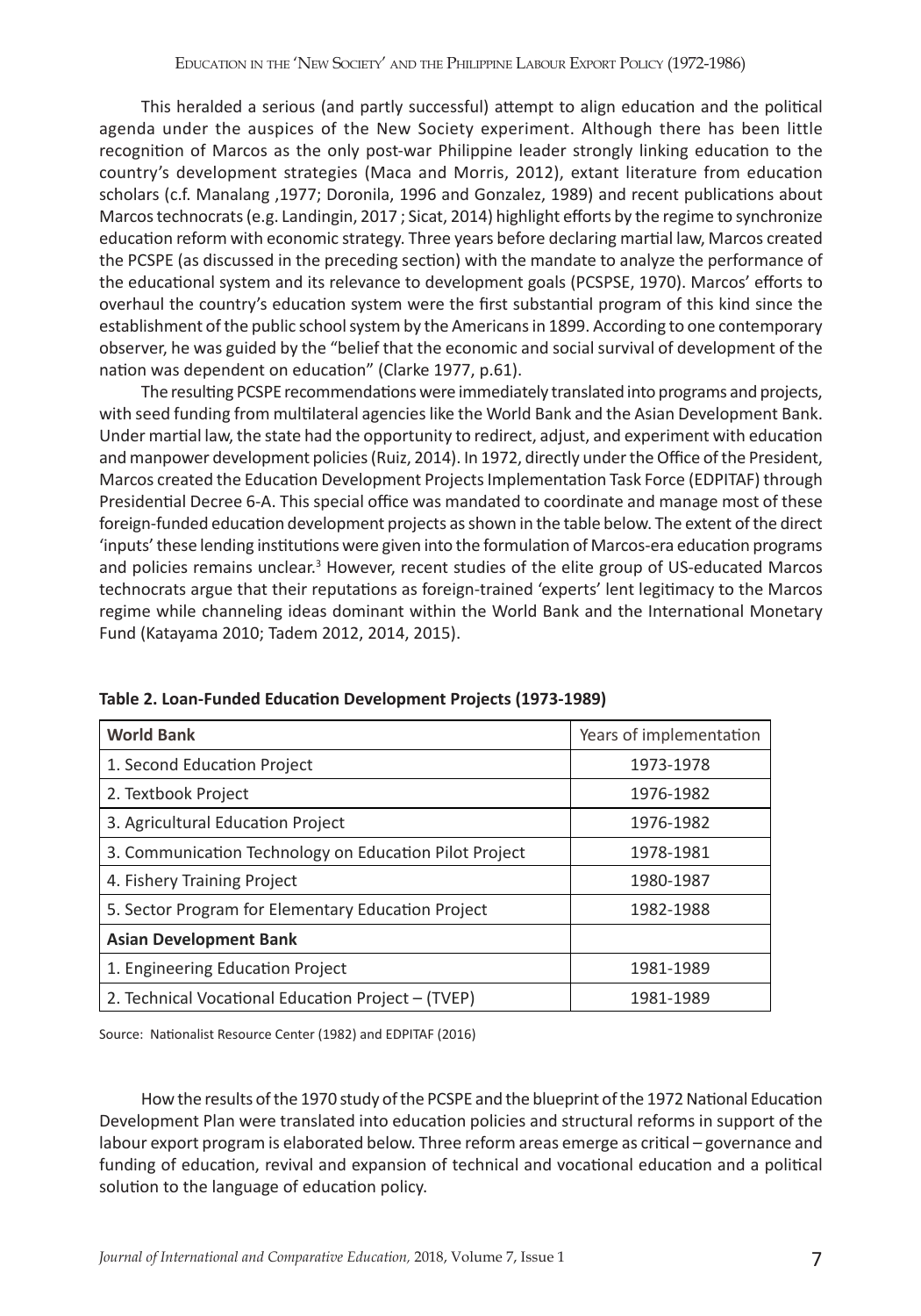#### *Curriculum Reforms*

#### *History and Civics Education*

Under Marcos, the 'national curriculum' underwent two cycles of 'redevelopment' – first in 1972 at the onset of the New Society experiment, and again in 1982 under the re-branded 'New Republic,' although this second attempt remained uncompleted at the point of Marcos' overthrow in 1986. Major elements of New Society thinking found their way into the area of social studies – particular history and civics education (see Maca and Morris, 2015). Key concepts and messages about the New Society were also tied to government-wide initiatives in moral education, food production and the promotion of the 'Green Revolution', a 'Buy Filipino' campaign and education on the dangers of illegal drug use (Manalang 1977, p.64). Additionally, Marcos had his speeches and writings compiled, published and distributed nationwide, although no study has been conducted to date regarding the extent to which they were used as teaching materials in schools.

Education under the New Society also engendered a hybrid conceptualization of Filipino citizenship. It signaled the construction of Filipino labour migrants as an archetype of the model citizen – a trend which eventually culminated in their celebration as 'modern-day' heroes by officialdom in the 1990s*.* Lesson themes on 'working abroad' began to feature in textbooks such as the widely used Grade 6 text *Araling Panlipunan – Pambansang Kaunlaran* (Social Studies-National Development) (MEC, 1980a). A utopian vision for *Bagong Lipunan* (the New Society) is discussed therein, highlighting how the state is actively addressing employment issues facing ordinary labourers, through measures that include scouting overseas work opportunities:

Many of our workers are getting employment inside and outside the country. Various agencies under the Ministry of Labour actively seek placements for our workers. The Public Employment Office manages local placements. The Overseas Employment Development Board facilitates the securing of work opportunities abroad. From the previous lesson, give examples of countries where our workers are deployed (MEC 1980a, pp. 194-195).

Unemployment in our country went down due to work opportunities abroad. Remittances by our overseas workers provide additional revenue for the government. At least 30% of their income is required to be sent through government-accredited banks. Aside from these benefits, what do you think is the impact of overseas employment on the social condition of our workers? (MEC 1980a, p. 195)

The Marcos regime put a high premium on the production and distribution of textbooks as these were seen as playing a critical role in communicating the vision and achievements of the New Society.<sup>4</sup> Each book bore an introductory message under the signature of the President. Practically all subject areas (except for Mathematics and Science) featured themes explicitly related to nation building, civics, citizenship and the New Society. Education – and hence school textbooks – also became a vehicle for the personality cult of the Marcoses. A 1980 Grade 4 Communication Arts (Filipino) textbook for example, featured Imelda Marcos as *huwarang Filipino* (model Filipino) and portrayed her as *Ina ng Bayan* (Mother of the Nation), also mandating the study of a poem *(tula)*  where she is further compared to the mythical Queen Esther of Persia (MEC 1980b, p. 112). During this period, schooling was the most potent platform for political socialization of most Filipinos. With resources available in schools severely limited, the textbook often formed the principal (or only) source of lesson content for both teachers and students (Hornedo, et. al. 2000; see Doronila, 1989: Segovia 1997; Constantino, 1982 for more detailed content analysis of Marcos/martial law era textbooks). Although New Society messages also permeated the modern mass media (radio, television and cinema), most rural inhabitants lacked electricity. Textbooks were rivaled in terms of reach and coverage only by comics, which the regime also harnessed and utilized extensively for propaganda purposes (San Juan, 1978).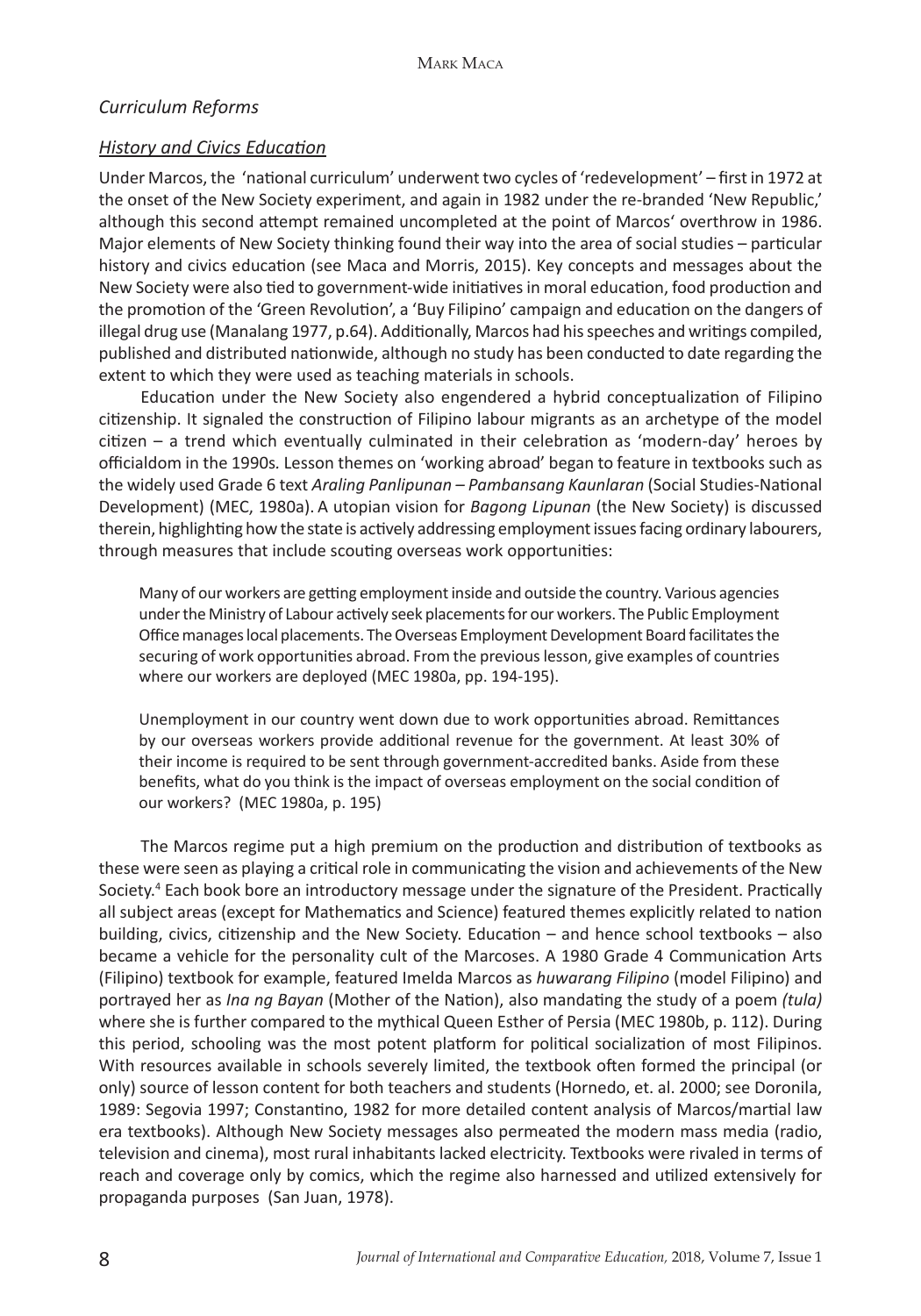#### *Language in Education/ Bilingual Medium of Instruction Policy*

Aside from the pre-war leader Manuel Quezon (1935-1942), who initiated an articulation of Filipino national identity through a policy of using Tagalog-based Pilipino as the national language, and promulgated code of ethics for Filipino citizenship, Marcos was arguably the only twentieth-century leader with a clear vision for nationhood and citizenship formation (Maca and Morris, 2015; David, 2002). As part of his efforts to promote a cohesive sense of national identity, he sought a political solution to the lingering issue of medium of instruction in basic education. This resulted in the controversial bilingual education policy (Tagalog-based Pilipino and English) promulgated in 1974. However, eminent linguist and former Education Secretary Andrew Gonzalez (2000) has criticized the bilingual policy as just another exercise in transactional politics. Gonzalez portrayed the policy as an 'attempt at compromise between the development of the national language and its use as a medium of instruction to facilitate learning, and the continuing use of English' (p38). Since the 1960s, the private schools attended by the country's elite have resisted abandoning the use of English as medium of instruction as 'they base much of their reputation on their supposedly superior ability to teach English" (Hunt and McHale 1965, p.69). Nevertheless, Marcos, by inserting the bilingual policy in the 1973 Constitution (Article 15 Section 3.3), sought to resolve decades of inertia regarding the legislated 'national language' among academics, politicians and regional leaders.

Gonzalez (1980), in his seminal study linking nationalism and language in the Philippines, identified two major factors behind the failure to instate Tagalog (called Pilipino after 1959 and finally Filipino in the 1987 Constitution) as a functional national language: continued refusal by non-Tagalog speakers to accept Pilipino, and the government's lukewarm propagation of the language. Perhaps Gonzalez himself, a US-educated linguist and former President of the private Catholic De La Salle education system, where English was (and still is) the medium of instruction from the early years to tertiary level, was himself unconvinced of the pressing need for an 'official' national language or languages'. Not discounting class interests in the maintenance of English, he was nevertheless cognizant of its benefits, highlighting how 'Philippine socio-economic development thus far has been achieved using a borrowed common language (Gonzalez 1980, p. 154).'

The use of English as medium of instruction (MOI) in higher education and largely- private secondary schools was reaffirmed by the 1972 constitutional provision on the two 'national languages'. This legislative fiat further increased academic programs delivered in English as a demand for overseas work expanded rapidly. Evidence further suggests a concerted effort by the Marcos government to promote the policy, with the issue dominating the 1976 Educators Congress. Even the Minister of Economic Planning, the last person expected to comment on the issue, was at pains to defend the bilingual policy (Sicat, 1976). This was bolstered by rhetoric in academia about English language competency, portraying this as a distinct advantage for Filipinos vis-à-vis their largely monolingual Asian neighbors (Gonzalez,1998).

In the same session of the 1976 Educators Congress, buoyed by the initial gains of New Society's education reforms in basic education, Marcos proudly declared how the Philippines ranked second to the US in college or university enrolment and how **'**educated manpower constitutes one of our exports to other countries' (Marcos 1976, p. 31)**.** This public declaration of pride in the ability of the state to train and supply Filipino labour internationally was an affirmation of English-based instruction, a practice long-established since the US colonial period. By engineering a political solution (1973 Constitution; PD 6-A series of 1972; Department of Education and Culture Order 25 series of 1974) to this issue, the state effectively (if indirectly) appropriated an integral component of the labour export machinery: continuous English-based training by Filipinos.

#### *Expansion of Technical-Vocational Education*

Marcos made the case for the revival of technical-vocational education by highlighting the mismatch between the output of the education system and the manpower needs of the economy. He also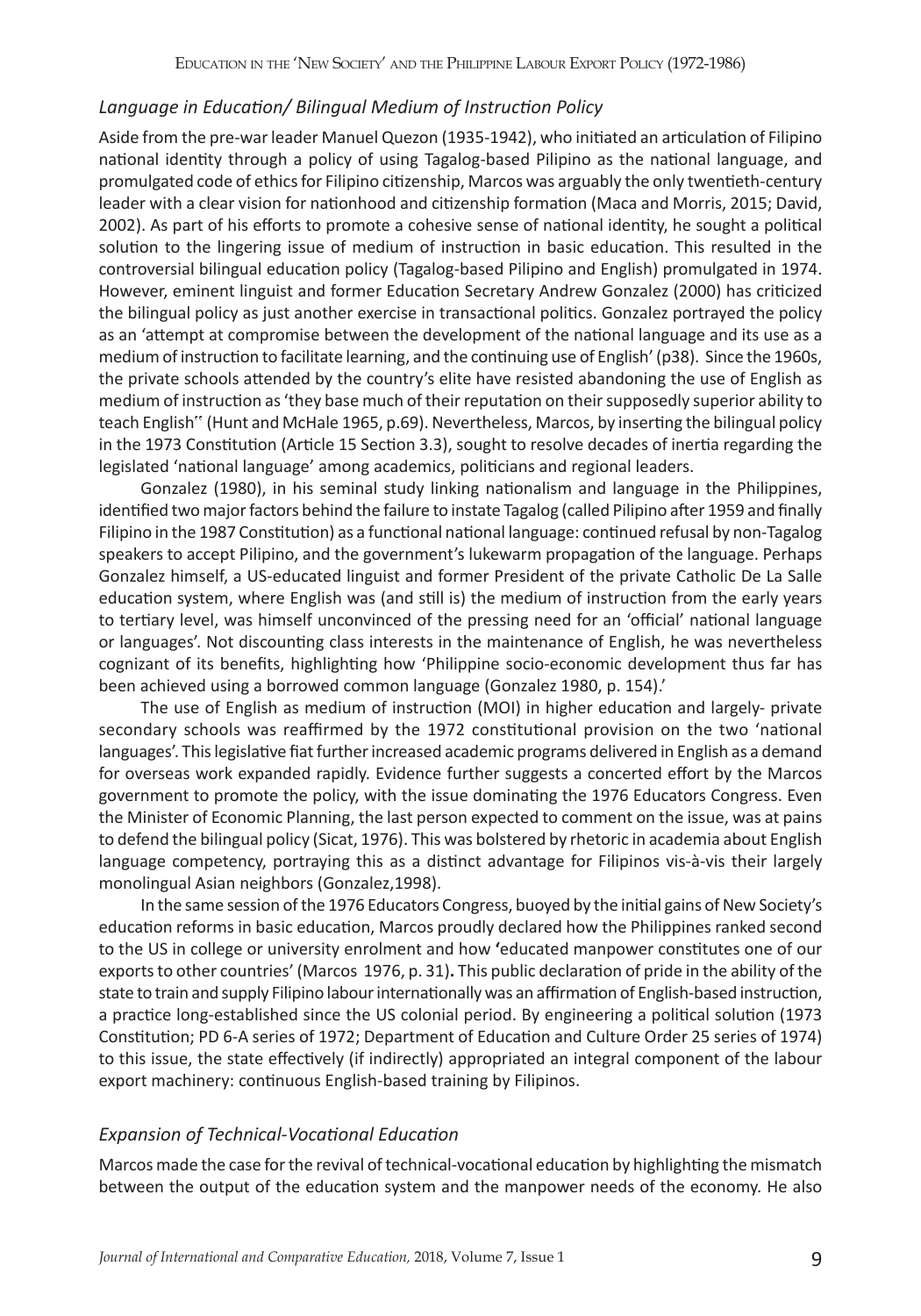highlighted the fact that economic development was lagging behind educational development, which was inimical to a developing country like the Philippines,

The introduction of education in the Third World, which in the colonial era initially began with a conception of education as something that confers ease, proved disastrous to the very effort of the society to advance. It bred as in our case a large group of graduates trained for white collar jobs. But the level of economic development was not such as to absorb this group in the modern sector of society. Here we have the supreme irony of education proceeding much faster than economic development, and creating difficult burdens for the country in terms of an educated unemployed (Marcos 1976, p. 29).

The reorganization of the educational system by virtue of Presidential Decree 6 in 1972 resulted in the creation of the 13 administrative regions and the expansion of the National Manpower Youth Council (NMYC) to address the need for middle-level skills development or labour institutions, four science educational centers, and the upgrading of 11 agricultural schools to improve farming programs (Marcos, 1976).

This policy reform accomplished two things; it democratized access to post-secondary education by offering a more affordable route towards obtaining certifiable skills; and it ensured a steady supply of new technical skills needed for the export industrial zones in various parts of the country and supply the overseas demand for technical labour. Figure 2 below reflects the increasing trend in OFW deployment from 1975 onwards but the occupational classification system (types 1 to 7) designed by Philippine authorities blurs the demarcation lines on the supposedly hierarchical nature of educational qualification and training obtained by a departing overseas worker. Nonetheless, the case for the expansion of technical-vocational education was partly enacted due to the difficulties encountered by the Marcos government in regulating the private sector which has grown unhampered since after WWII. Dumping the labour market with manpower incompatible to the economic requirements of the country, the Marcos government sought to re-organize and redirect post-secondary schooling in the country as elucidated below.



#### **Figure 2. Overseas Filipino Workers Occupational Types**

Source: Survey on Overseas Filipinos, 1993-2001 and Philippine Statistical Yearbooks, various years (in Ruiz, 2014 p.147)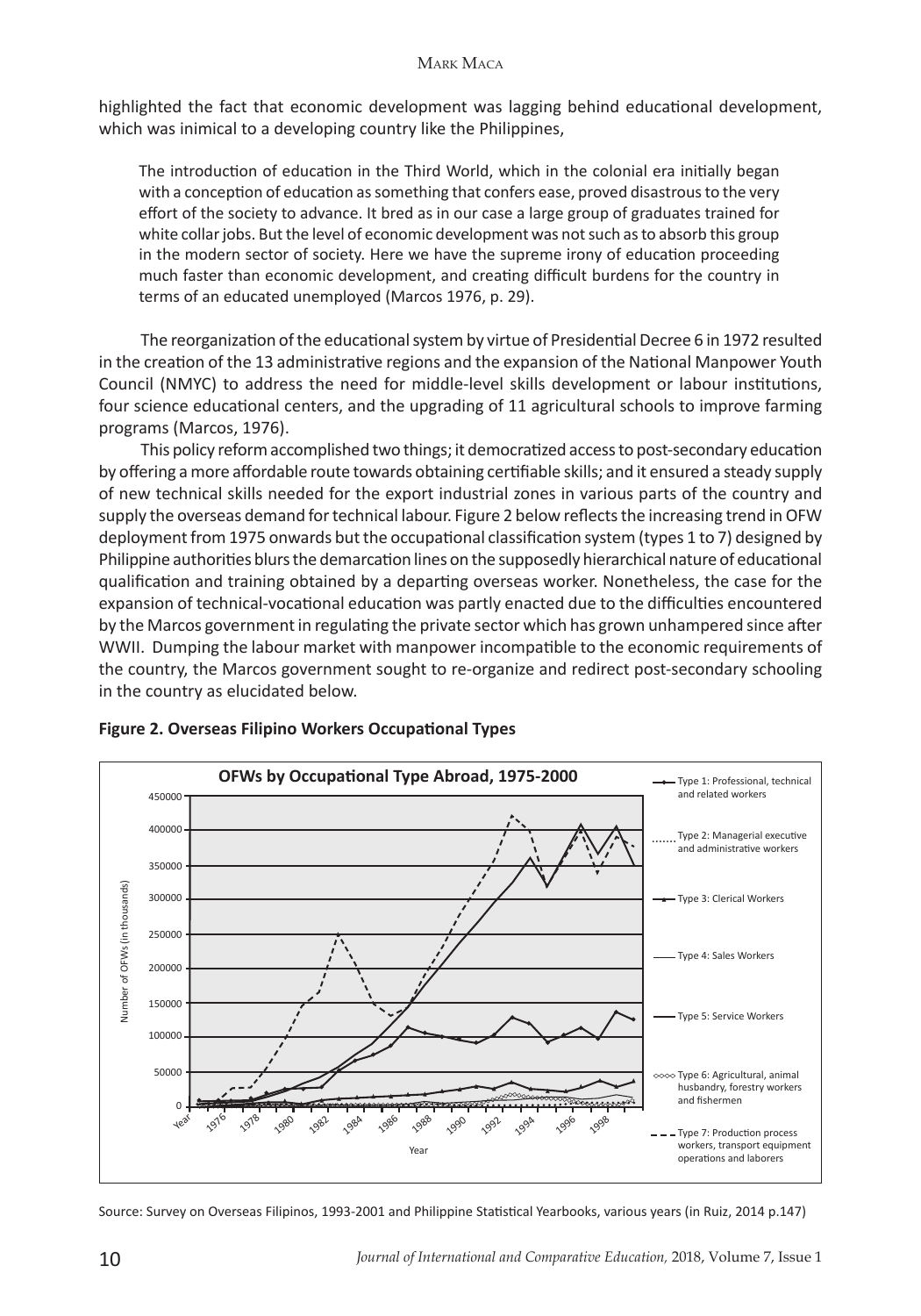#### *Governance and Financing of Education*

Aside from the aforementioned curricular reforms, re-engineering the Philippine education system became the test case or model for further bureaucratic changes under the New Society (through Presidential Decree No. 1 Series of 1972). Marcos and his technocrats introduced reforms to overhaul the planning (and targeting), financing and regulating functions of the education bureaucracy. By integrating education in the centralized planning grid of the National Economic and Development Authority, human capital forecasting and allocation to key economic sectors were, in theory, rendered more efficient (Alba, 1979). The industry players, mediated by different associations of private schools, were also closely involved in education forecasting (and planning).<sup>5</sup> Planning services were installed at different levels of education governance, simultaneous with the creation of Ministry of Education satellite offices in the newly created 13 administrative regions. All these were ostensibly part of the efforts to align manpower needs of the economy and educational outputs as reinforced by other policies discussed below.

The Marcos government's attempts to redirect the education system culminated with the streaming of secondary education graduates as they moved to higher education. In 1972, the National College Entrance Examination, a national school leaving examination, was introduced. This was aimed primarily at addressing the rising problem of a surplus of college and university graduates and the imbalance between labour market needs and the training of graduates (Cardozier, 1984). But early critics (mostly nationalists and anti-capitalist scholars and activists) of this means of 'control' feared that the government could steer the nation's manpower where it wished (Clarke 1977, p.60), which was partly confirmed when Marcos decreed the labour export policy in 1974 (Tupas, 2011). But a few evidence also suggest that this measure was imposed on the Marcos government, that the NCEE implementation was a response to a World Bank mission finding which 'was convinced that the Philippine education system was not focused on the needs of a rapidly growing economy. Education is regarded more as a constitutional right than an instrument of economic progress' (Clarke, 1977:61).

Even with the NCEE in place, there was no slowing of the expansion of private higher education (see Table 1). The Marcos regime did not effectively rein in the private education sector. Instead, the laissez faire attitude of Marcos' predecessors, whom he had blamed for the 'overdevelopment' of higher education in particular (Ruiz 2014), was effectively maintained. The highly privatized and deregulated institutions operated by church-based organizations and influential family corporations were allowed 'self-regulation through voluntary accreditation by private groups. As Ruiz (2014, pp. 126-127) argues,

the tension between state and elite interests continued to thrive when the state was heavily involved in transforming the postsecondary educational system. Instead of closing down schools and removing tax incentives for opening private tertiary schools, the state adopted indirect regulations for quality control by pushing the use of private accreditation associations

In other words, the Marcos regime accommodated the business interests of the elite in the education sector and made no attempt to close private schools that were oversupplying degrees and fueling graduate unemployment. Instead, the Marcos government developed the Professional Regulation Commission in 1973 to institute Board Exams and licensing of professions, rather than 'dictating the number of degrees private schools could grant per school year,' what a migration scholar recently posited as the most radical action Marcos could have taken to rein over this sector (Ruiz, 2014 p. 126).

Further, the promise of a decentralized and region-specific development failed to materialize when reforms essential to modernizing the agricultural sector (e.g. land distribution, farming and fishing subsidies) were effectively abandoned when Marcos cronies were awarded monopolies from sugar to coconut and even banana and pineapple production (traditionally controlled by the Americans). Education support for agricultural modernization came largely through multi-million dollar loan packages from the World Bank and the Asian Development Bank, which included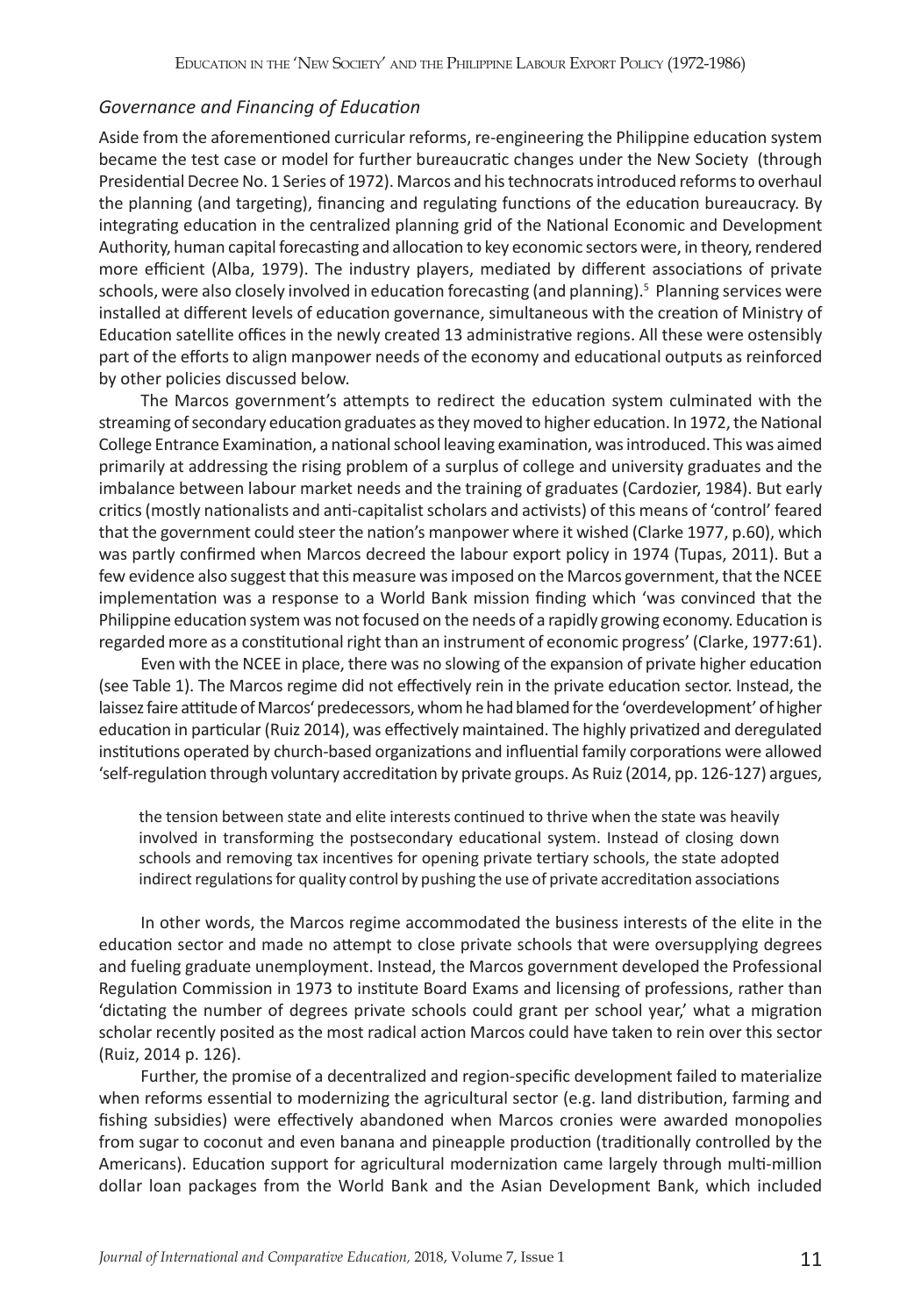training facilities and programs for the workforce that would be needed if and when the regional industrialization strategies bore fruit.

The failure of strategies for domestic industrialization meant that these new training institutions ended up as de facto training centers for prospective migrant labourers. Eventually, skilled technicians and craftsmen joined the ranks of the educated unemployed with college diplomas discussed earlier. Whilst archival materials (especially the FAPE Review series for the 1970-75 period) and recent studies appraising economic policy-making in the Marcos years suggest that well-crafted plans and strategies were being spawned within the governing bureaucracy, these were strangled at birth by entrenched vested interests.

#### **Conclusion**

More than fifty years after his ascent to power, narratives on Ferdinand Marcos and his New Society experiment highlight achievements in the areas of national security, civic consciousness, cultural renaissance (e.g. Lico, 2003; Baluyut, 2012) and a few bright spots in the economy (e.g. Paterno, 2014). Marcos succeeded in recruiting bright, US-educated technocrats from academia and industry, which lent some degree of legitimacy to his authoritarian rule, especially in the eyes of the international community. The New Society also ushered the 'golden age' of Filipino technocracy, which laid the foundations for a more modern and professional bureaucracy. Economic and education planning was systematized, government codes were formulated across all sectors (i.e. tax code, insurance code, labour code) and management of international financing for development programs instituted in national agencies (i.e. EDPITAF in the Department of Education). As part of this administrative overhaul, Marcos and his technocrats in the labour department also formalized the labour export strategy, creating new agencies and codifying protocols for this state enterprise. Today, the Philippines is hailed as a model in 'managing' labour migration by the global community (Asis, 2017).

The Marcos-era oral history project (Katayama, et al 2010) and recent biographical accounts (e.g. Sicat ,2014) have supplied critical historical evidence partly confirming labour export strategy as political solution to the growing discontent of the young, educated working (and middle) class towards the abuses and excesses of the Marcos regime. But Anderson (1988) had recognized earlier that labour export promotion was a masterstroke by Marcos (whom he branded the 'Supreme Cacique'), suggesting that the state had effectively facilitated the exodus of many of those who constituted the most significant potential threat to the Marcos regime: educated and politically conscious Filipinos. Had they not permanently emigrated (almost a million by 1980, especially to the US), they might have played a major role in Philippine politics as Anderson (1988) further underscored. The historical analysis generated in this essay validates this early (yet speculative) assertion.

This essay has exposed what was then the tension between the 'New Society' vision of broadbased domestic prosperity and national renewal, and the reality of domestic economic failure leading to labour export. The divergence between rhetoric and reality can be traced to the political and institutional order that Marcos inherited (and eventually reinvented) for his own ends. Meanwhile, the kleptocratic tendencies of the Filipino oligarchy reared its ugly head on the way the education sector behaved all this time, ensuring in particular the unregulated expansion of cheap college courses and raking profits from it. It can be argued that this singular education policy alone had directly contributed to the growth of labour for export.

In ascertaining the role (and influence) of external actors for the direction that Filipino policy in labour export has taken, the prevailing 'neo-colonial' relationship with the US at that time becomes suspect. The whole PCSPE survey alone which supplied the basis for the educational reforms implemented and identified in this essay as critical levers (whether intentional or otherwise) in the success of the ensuing labour export policy was premised on the whole idea 'to interest the World Bank in Philippine educational improvement' (PSCPE, 1970). However this warrants a separate investigation altogether especially with emerging new materials (i.e. biographies, interview transcripts, diaries among others) from Marcos' inner circle.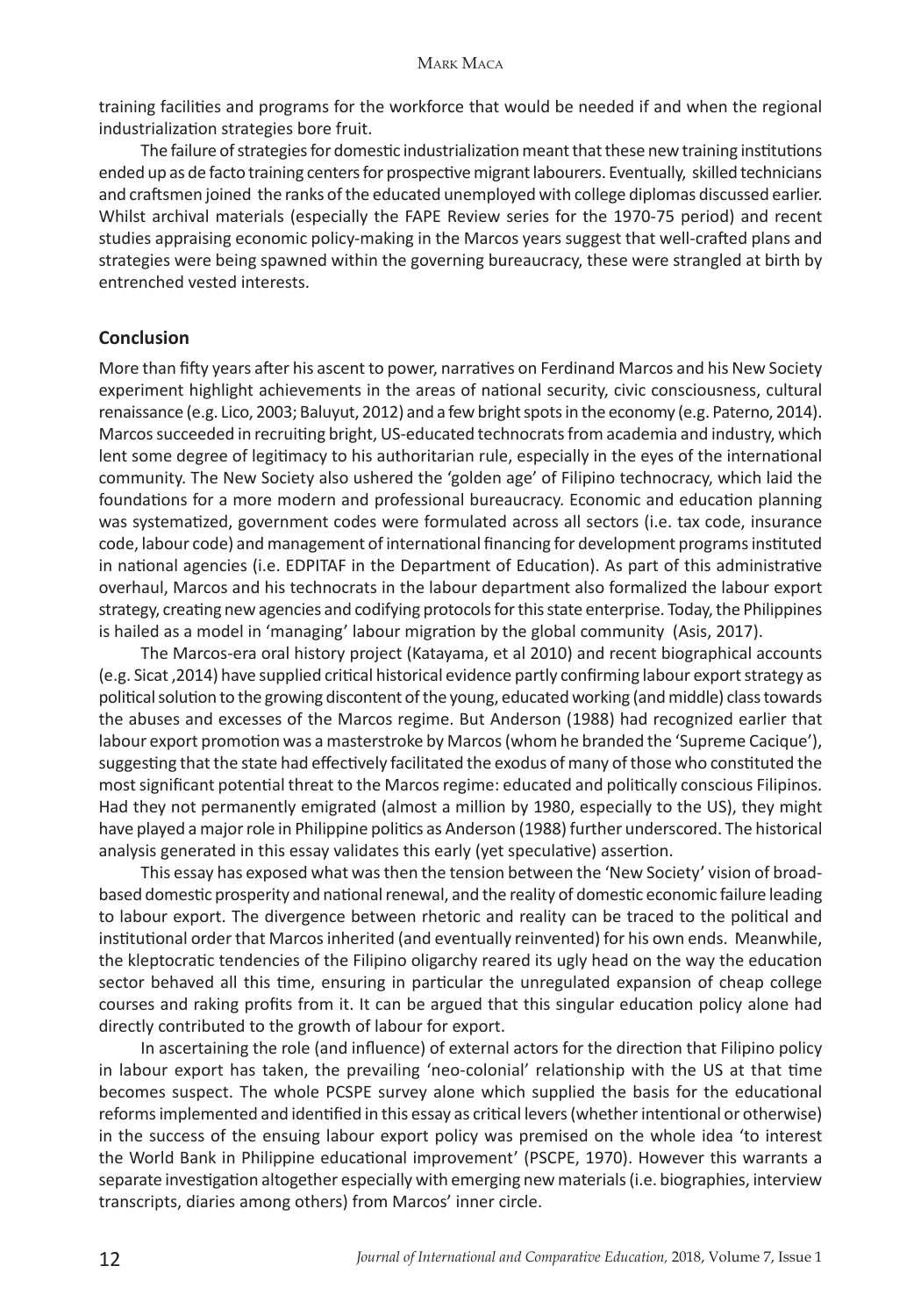Whilst some sectors in Philippine society blame Marcos and his technocrats for initiating (and exploiting) export of Filipino labour, it can be argued that they only systematized this exodus, which started in the colonial period. This relates to the socializing role of education in the Philippine context (Maca and Morris 2012, 2015), which involved schooling and other institutions (especially the church) emphasizing the essentially private or familial nature of morality, and downplaying or ignoring the civic or public dimension. In other words, education in the Philippines has overwhelmingly been seen as involving the acquisition of skills, which one then deploys for individual benefit or for the sake of one's family. Its role in fostering or promoting engaged, participatory notions of citizenship that might lead to searching social or political critique has tended to be downplayed or ignored. Instead, education under Marcos (and since) has sought to minimize any popular expectations of the state (e.g. in the realm of welfare provision or domestic job creation) - even while ostensibly trying to foster patriotism.

#### **Notes**

<sup>1</sup> In the Philippine context, a *cacique* is the local political boss, and oftentimes also the local landlord. Before its incarnation in Spanish Philippines, *cacique* was originally the traditional clan or tribe leader in the Spanish colonies in Mexico and the West Indies.

<sup>2</sup> Archival research covered a review of: a) the 12-volume PCSPE report, b) presidential decrees and executive acts penned by Marcos 1972-86 and c) Department/ Ministry of Education and Culture issuances (1972-86).

I would argue that aid agencies inputs into the framing of this document were more indirect; Marcos technocrats with experience of the international financial institutions 'milieu' did the drafting (Tadem,2014; Katayama, et al, 2010). However nationalist scholars like Doronila (1989, 1992) and Constantino (1982) have argued otherwise which is partly validated by Jones (2007) historical study on World Bank's foray into education – including a criticism on the WB's interventionist stance towards pioneer borrower-states like the Philippines.

<sup>4</sup> For this essay, a total of 37 Marcos-era textbooks (elementary and secondary levels) produced by the Department/ Ministry of Education and readily available in the libraries of the Department of Education- Central Office and the University of the Philippines-College of Education were reviewed. The absence of proper and comprehensive archiving of textbooks and other curriculum materials produced by the education system is a severe limitation to educational studies similar to this undertaking.

Archival review of publications of Fund Assistance to Private Education (FAPE) between 1970 to 1980 reveal a healthy dialogue between education stakeholders- government, industry and private education sectors . FAPE Review (one of FAPE's official publication), for example have a published special editions which unbundled the findings, issues and recommendations of the massive 1969 education survey conducted by the PCSPE.

<sup>6</sup> This is the second paper from my doctoral research project, *Education for migration: schooling, development policy and the Filipino aspiration to emigrate*, with funding support from the Japan Society for the Promotion of Science (JSPS)- Ronpaku Fellowship Programme. I am grateful to Professor Edward Vickers for his guidance during the long process of drafting the original manuscript. I also wish to thank two anonymous reviewers for their comments and suggestions.

# **References**

Abella, M. (1979). *Export of Filipino Manpower*. Manila: Institute of Labor and Manpower Studies. Abinales, P. and Amoroso, D. (2005). *State and Society in the Philippines*. Pasig City: Anvil.

- Alba, M. (1979). *Educational Reforms in the New Society. Occasional Budget Papers 9*. Manila: Ministry of the Budget.
- Anderson, B. (1988). Cacique democracy and the Philippines: Origins and dreams. *New Left Review, 1*(169), pp. 3-31.
- Asis, M. (1992). The overseas employment program policy. In G. Battistella and A. Paganoni (Eds.) *Philippine Labor Migration: Impact and Policy*. Quezon City: Scalabrini Migration Center, pp. 66–112.
- Asis, M. (2008). The social dimensions of international migration in the Philippines. In M. Asis and F. Baggio (Eds.) *Moving Out, Back and Up: International Migration and Development Prospects in the Philippines*. Quezon City: Scalabrini Migration Center, pp. 77-108.
- Asis, M. (2017). *The Philippines: Beyond Labor Migration, Toward Development and (Possibly) Return.* Available at http://www.migrationpolicy.org/article/philippines-beyond-labor-migrationtoward-development-and-possibly-return (Accessed 17 September 2017).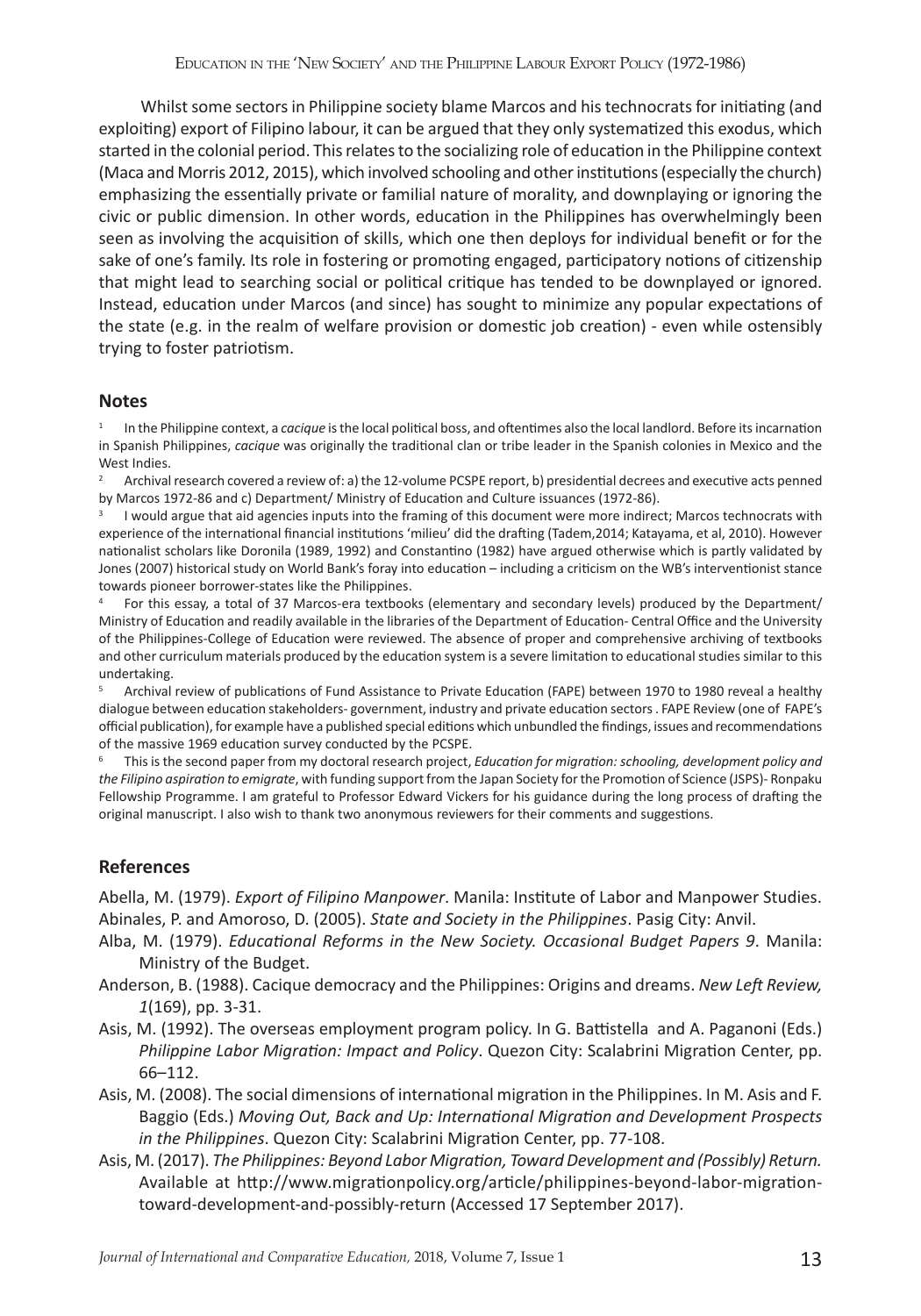- Baluyut, P.R. (2012). *Institutions and Icons of Patronage: Arts and Culture in the Philippines During the Marcos Years, 1965-1986*. Manila: University of Santo Tomas Publishing House.
- Bello, W. (2009). *The Anti-Development State: The Political Economy of Permanent Crisis in the Philippines.* Manila: Anvil.
- Cardozier, V. R. (1984). Public higher education in the Philippines. *International Review of Education, 30*(2), pp. 193-198.
- Carnoy, M. (1974). *Education as Cultural Imperialism*. New York: D. McKay Co.
- Clarke, A. (1977). Education and the new society in the Philippines. *Compare: A Journal of Comparative and International Education, 7*(1), pp. 57–65.
- Constantino, L. (1982). *World Bank Textbooks: Scenario for Deception*. Quezon City: Foundation for Nationalist Studies.
- Constantino, R. (1975). *Identity and Consciousness: The Philippine Experience. Foundation for Nationalist Studies*. Quezon City, Philippines.
- Constantino, R. and Constantino, L. (1978). *The Philippines: The Continuing Past*. Quezon City: Foundation for Nationalist Studies.
- David, R. (2002). *Nation, Self and Citizenship*. Mandaluyong City: Anvil.
- de Dios, E. and Hutchcroft, P. (2003). Political economy. In A. Balisacan and H. Hill (Eds). *The Philippine Economy: Development, Policies, and Challenges*. Oxford: Oxford University Press, pp. 45-73.
- Department of Education and Culture Order 25 (1974). *Implementing Guidelines for the Policy on Bilingual Education.*
- Dolan, R. (1993). *Philippines: A Country Study* (4th ed). Washington, D.C.: Library of Congress.
- Doronila, M. L. (1989). *The Limits of Educational Change: National Identity Formation in a Public Elementary School*. Quezon City: University of the Philippines Press.
- Doronila, M. L. (1992). *National Identity and Social Change*. Quezon City: University of the Philippines Press and UP Centre for Integrative and Development Studies.
- Doronila, M.L. (1996). The Philippines. *International Review of Education, 42(*1/3), pp. 101–129.
- Dubsky, R. (1993). *Technocracy and Development in the Philippines*. Quezon City: University of the Philippines Press.
- *Education Development Projects Implementing Task Force (EDPITAF). Loan-funded education development projects (1973-1989).* Available at http://www.chanrobles.com/ legal3decseducationaldevelopmentprojectsimplementingtaskforce.html#.WEJXsHdh1E4 (Accessed 3 December 2016).
- *FAPE Review (1970 to 1975 editions).* Makati City: Fund for Assistance to Private Education (FAPE).
- Gonzalez, A. (1980). *Language and Nationalism: The Philippine Experience Thus Far*. Quezon City, Philippines: Ateneo de Manila University Press.
- Gonzalez, A. (1989). The western impact on Philippine higher education. In P. Altbach and V. Selvaratnam (Eds.) *From Dependence to Autonomy: The Development of Asian Universities*. Dordrecht: Kluwer Academic Publishers, pp 117-142.
- Gonzalez, A. (1992). Higher education, brain drain and overseas employment in the Philippines: towards a differentiated set of solutions. *Higher Education, 23* (1), pp. 21-31.
- Gonzalez, A. (1998). The language planning situation in the Philippines. *Journal of Multilingual and Multicultural Development. 19*, pp. 487-525.
- Gonzalez, A. (2000). Philippine basic education 1999-2004: analysis, recommendations, and plans. In *Philippine Human Development Report 2000*. Manila: Human Development Network and the UN Development Programme, pp. 37-45.
- Gulosino, C. (2003). *Evaluating Private Higher Education in the Philippines: The Case for Choice, Equity and Efficiency. Occasional Paper No. 68*. New York: National Center for the Study of Privatization in Education, Teachers College, Columbia University.
- Hornedo, F., Miralao, V. and Maria, F.S. (2000). *Social and Human Sciences in Philippine Basic Education: A Review of Elementary and High School Textbooks*. Quezon City: Philippine Social Science Council.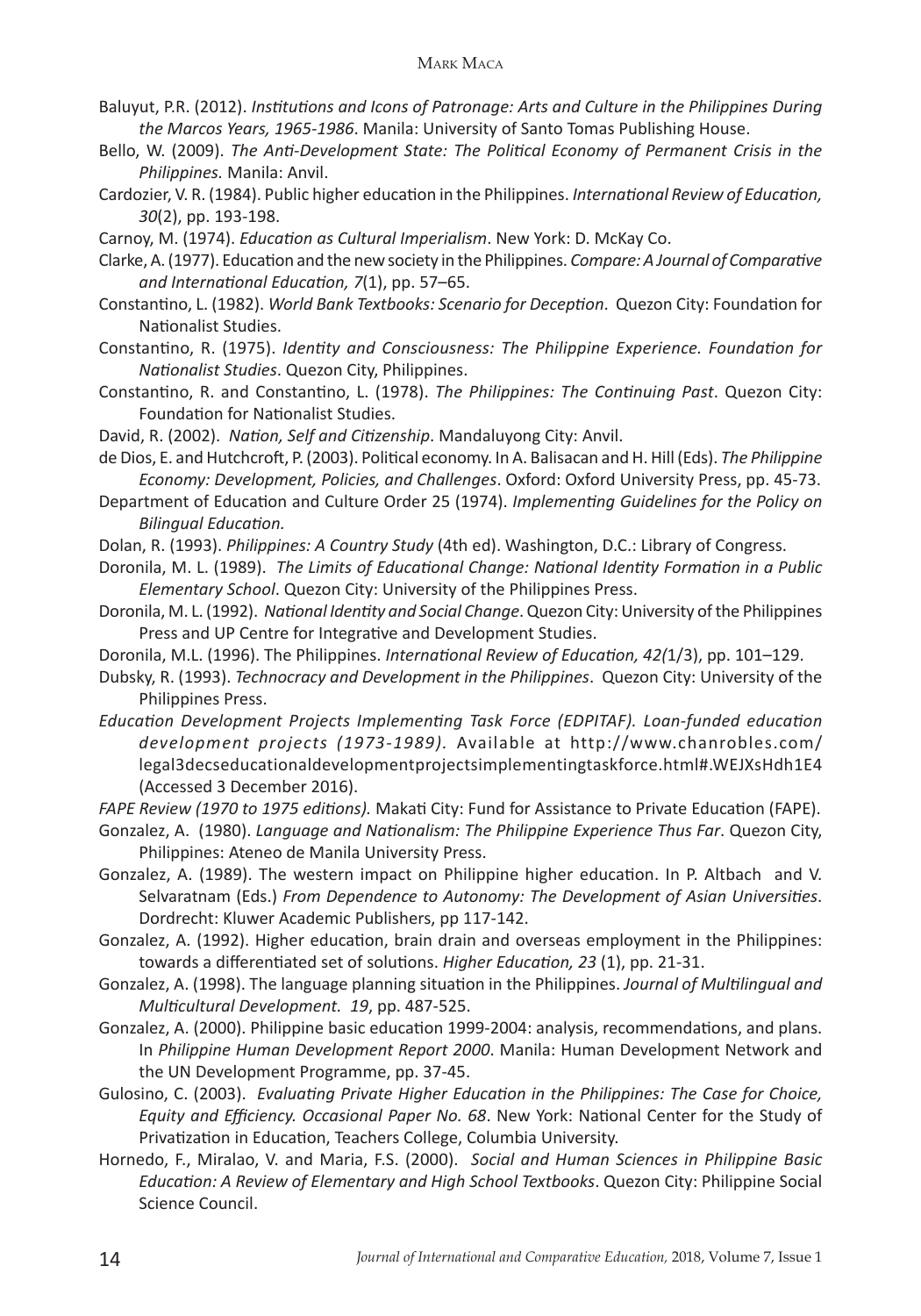- Hunt, C. and McHale, T. (1965). Education and Philippine economic development. *Comparative Education Review, February*, pp. 63–73.
- Hutchcroft, P.D. (1991). Oligarchs and cronies in the Philippine state: the politics of patrimonial plunder. *World Politics, 43*, pp. 414–450.
- Jones, P. (2007). *World Bank Financing of Education: Lending, Learning and Development* (2nd edition). London: Routledge.
- Katayama, Y., Paderanga, C., Tadem, T.E., and Rivera, T. (2010). *Edited Proceedings of the Workshop on Economic Policymaking and the Philippine Development Experience, 1960-1985*. Quezon City: Third World Studies Center, University of the Philippines-Diliman
- Landingin , R. (2017). *Public Choice: The Life of Armand V. Fabella in Government and Education*. Mandaluyong City: Anvil.
- Lico, G. (2003). *Edifice Complex: Power, Myth and Marcos State Architecture*. Quezon City: Ateneo de Manila University Press.
- Litonjua, D. (1994). Outside the den of dragons: the Philippines and the NICs of Asia. *Studies in Comparative International Development, 28*(4), pp. 3-30.
- Maca, M. (2017). American colonial education policy and Filipino labour migration to the US (1900–1935). *Asia Pacific Journal of Education, 37*(3), pp. 310-328.
- Maca, M. and Morris, P. (2012). The Philippines, the East Asian "developmental states" and education: A comparative analysis of why the Philippines failed to develop. *Compare: A Journal of Comparative and International Education, 42*, pp. 461–484.
- Maca, M. and Morris, P. (2015). Education, national identity and state formation in modern Philippines. In E. Vickers & K. Kumar (Eds.) *Constructing Modern Asian Citizenship*. London: Routledge, pp. 125–148.
- Manalang, P. (1977). Issues in Philippine education*. Philippine Sociological Review, 25*(1/2), pp. 63-68.
- Marcos, F. (1976). Education and the Realities of National Life. In *Education for the Filipino: papers and proceedings of the 1976 Educators Congress*. Manila: Philippines, pp. 19-37.
- Ministry of Education and Culture (MEC). (1980a). *Araling Panlipunan 6 –Pambansang Kaunlaran (Social Studies 6-National Development).*
- Ministry of Education and Culture (MEC). (1980b). *Masayang Kapaligiran, Pilipino 4- Pagbasa.*
- Mijares, P. (2017). *The Conjugal Dictatorship of Ferdinand and Imelda Marcos: Revised and Annotated Edition*. Quezon City: Ateneo de Manila University Press (originally published in 1975)
- Nationalist Resource Center (1982). *What's Behind the Education Act of 1982?: A Primer on how Philippine Education is Made to serve US Imperialist Needs*. Quezon City: NRC.
- Paterno, V. (2014). *On My Terms: The Autobiography of Vicente Tirona Paterno*. Mandaluyong City: Anvil.
- *Philippine Constitution of 1973*. Available at http://www.officialgazette.gov.ph/constitutions/1973 constitution-of-the-republic-of-the-philippines-2/ (Accessed 22 January 2017).
- Presidential Commission to Survey Philippine Education (PCSPE). (1970). *Education for National Development: New Patterns, New Directions*. Manila: Department of Education.
- Presidential Decree 1, series of 1972. *Reorganizing the Executive Branch of the National Government*. Available at http://www.officialgazette.gov.ph/1972/09/24/presidential-decree-no-1-s-1972/ (Accessed 20 February 2018).
- Presidential Decree 6-A, series of 1972. *Education Development Decree of 1972.* Available at https:// www.lawphil.net/statutes/presdecs/pd1972/pd\_6\_a\_1972.html (Accessed 5 December 2017).
- Ruiz, N. (2014). *Made for Export: Labor Migration, State Power, and Higher Education in a Developing Philippine Economy*. Unpublished PhD Thesis. Massachusetts Institute of Technology.
- San Juan, E. Jr. (1978). Marcos and the media. *Index on Censorship, 7*(3), pp. 39-47.
- Segovia, L. (1997). Perspectives on democracy and citizenship in elementary and high school textbooks. In M.S. Diokno (Ed.) *Democracy and Citizenship in Filipino Political Culture* (vol. 1). Quezon City: UP Third World Studies Center, pp 133-158.